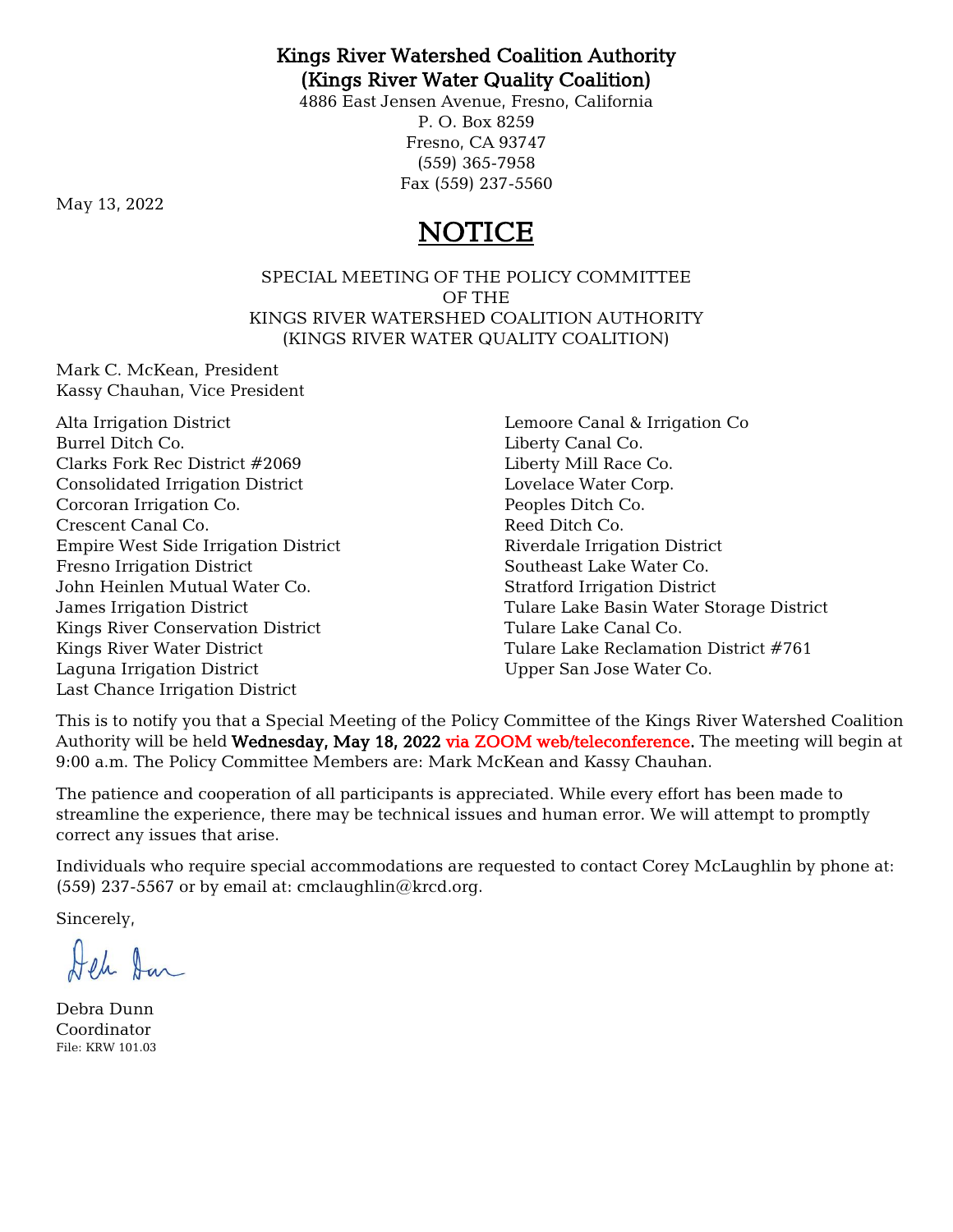

Date **05/18/2022**

Time **9:00 AM - 9:30 AM**

Location **Zoom Link:**  <https://us02web.zoom.us/j/85189382709?pwd=P0IUEuN82P1KmAbdjbcet78W7MZw0-.1>

**One Tap Mobile:** +16699006833,,85189382709#,,,,\*754524#

**Dial In:** +1-669-900-6833 ; Meeting ID: 851 8938 2709 ; Passcode: 754524

# KRWQC Policy Committee Special Meeting

The public will be given the opportunity to address the Committee on any item on the agenda before or during the Committee's consideration of that item. Sign in under "Others" on the attendance sheet and indicate which agenda item you wish to address. Comments by individuals and entities will be limited to three minutes or as may be reasonable as determined by the conducting officer.

#### ACCESSIBILITY

A person with a qualifying disability under the Americans With Disabilities Act of 1990 may request the Committee provide a disability related modification or accommodation in order to participate in any public meeting of the Committee. Such assistance includes appropriate alternative formats for the Agendas and Agenda packets used for any public meetings of the Committee. Requests for such assistance and for Agendas and Agenda packets shall be made in person, by telephone, facsimile, or written correspondence to the Secretary of the Authority at the offices of the Kings River Conservation District at: 4886 E Jensen, Fresno, CA, 93725, at least 48 hours before a public Committee meeting.

Materials related to an item on this Agenda submitted to the Committee after distribution of the agenda packet are available for public inspection at the offices of the Kings River Watershed Coalition Authority at: 4886 E Jensen, Fresno, CA, 93725, during regular business hours.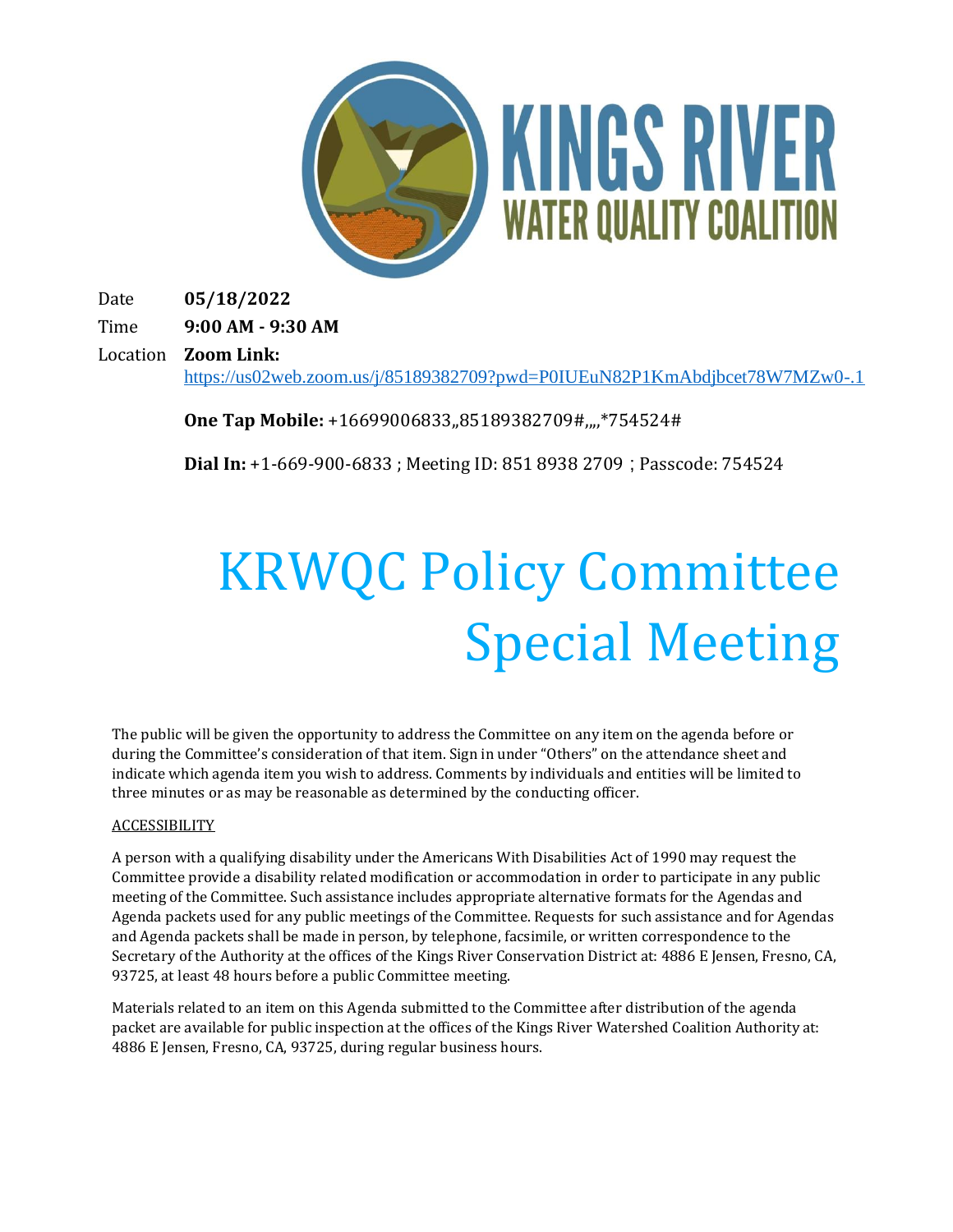## **Agenda - 18 May 2022**

| 1            | <b>CONVENE</b><br>The meeting will be called to order and a quorum established.                                                                                                                                                                                            |
|--------------|----------------------------------------------------------------------------------------------------------------------------------------------------------------------------------------------------------------------------------------------------------------------------|
| $\mathbf{2}$ | <b>Teleconference KRWQC Policy Committee Meetings</b>                                                                                                                                                                                                                      |
|              | The Committee may decide to take action to continue<br>teleconference/webconference meetings as provided for in Government Code<br>Section 54953(e), finding either/both that:                                                                                             |
|              | 1. A declared state of emergency exists and the state of emergency<br>continues to directly impact the ability of the members to meet safely in<br>person, and/or<br>2. State or Local officials continue to impose or recommend measures to<br>promote social distancing. |
|              | If the Committee does not take this action, the meeting will adjourn.                                                                                                                                                                                                      |
| 3            | <b>Additions to or Deletions from the Agenda</b>                                                                                                                                                                                                                           |
|              | Matters may be added to the agenda only as permitted by the Brown Act.<br>Matters may be deleted from the agenda for any reason.                                                                                                                                           |
| 4            | <b>Public Presentation</b>                                                                                                                                                                                                                                                 |
|              | Presentations by the Public on matters under the jurisdiction of the Committee,<br>whether on the agenda or not, limited to a timeframe set by the Committee<br>Chair.                                                                                                     |
| 5            | <b>SAFER Funds</b>                                                                                                                                                                                                                                                         |
|              | The Committee will receive answers to previously asked questions related to<br>SAFER Funds, and may discuss options as pertains to the Kings Water<br>Alliance.                                                                                                            |
| 6            | <b>Next Meeting and Agenda Items</b>                                                                                                                                                                                                                                       |
|              | The Committee will discuss any needed changes regarding meeting dates<br>and/or times, and may add agenda items for the next meeting.                                                                                                                                      |